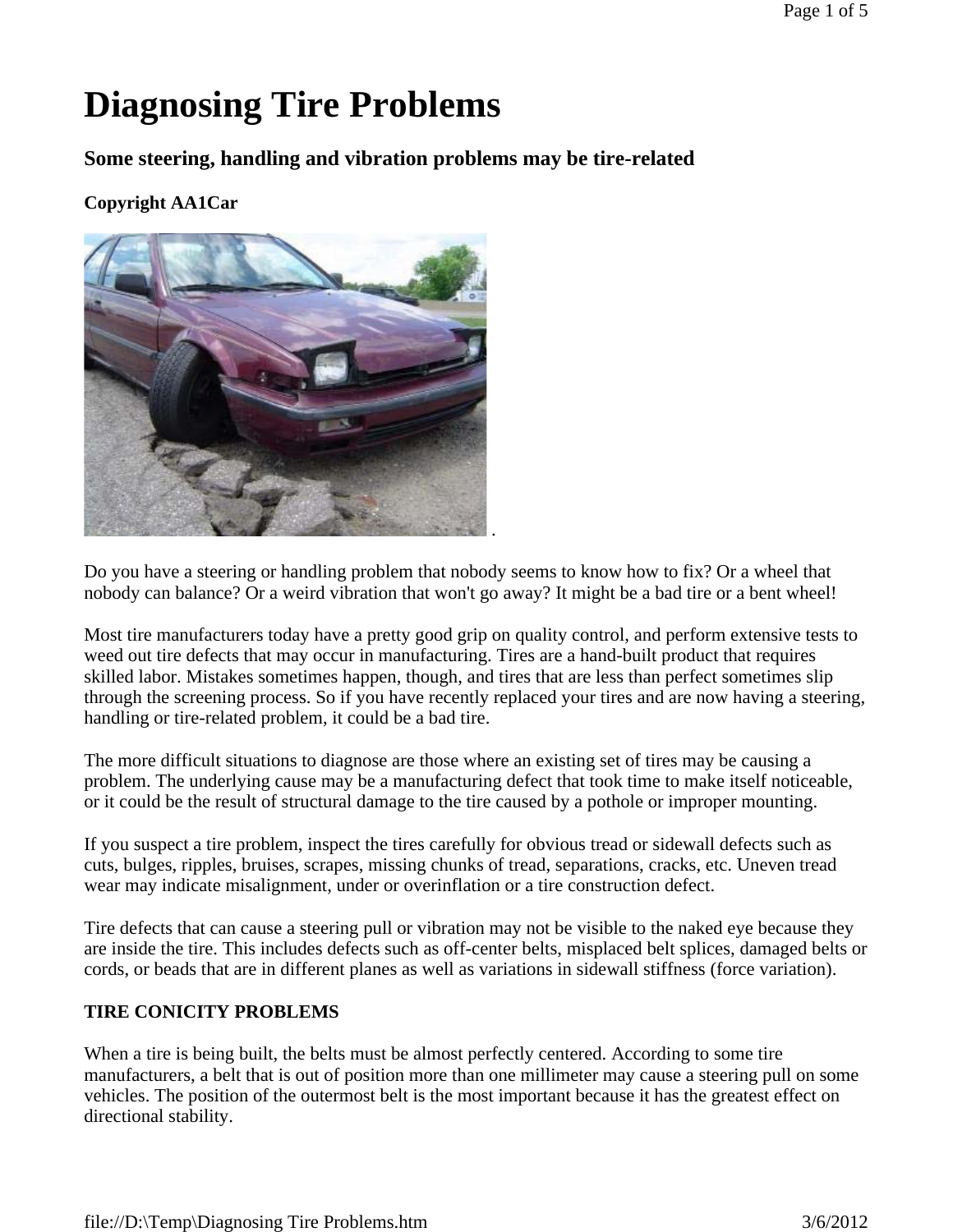A tire with an off-center belt will lead to one side because the location of the belt shifts more weight to one side of the tread than the other. This condition is known as a "conicity" problem, and occurs because the tire behaves as it if were cone-shaped. A cone always rolls in a circular path towards the pointed end. A conicity pull will therefore always be directional (either to the left or right), and can be reversed by switching the front tires from side to side, or by mounting the offending tire backwards on the rim.

Conicity problems can also arise when the beads are not in the same plane. The resulting difference in sidewall height and loading will create the same unbalanced steering forces that make the tire want to roll towards the shorter side.

Conicity problems are usually most noticeable on the front wheels, but may affect tracking and induce some rear axle steer on vehicles with independent rear suspensions. Vehicles with less caster also seem to be more sensitive to conicity probably because high caster angles have a stabilizing effect on the steering.

If you are trying to diagnose a steering pull and suspect a tire may have a conicity problem, rule out the other possibilities first. Check inflation pressure in both front tires and make sure it is equal on both sides. Low pressure can cause a pull towards the side with less pressure. Compare tire sizes and tread wear on both sides. Measure tread wear, too, because the steering will pull towards the side with the "shorter" tire (the one with the most tread wear). Also, check ride height and make sure it is within specs and is equal on both sides. The steering will usually pull towards the low side. Check for brake drag. A frozen or sticky caliper can cause a pull towards the side that's dragging.

Next, switch the left and right front tires to see what effect it has on the steering. If the steering still pulls in the same direction, the problem is not a bad tire. It is an alignment problem. Take your vehicle to an alignment shop and have them check for camber or caster misalignment, or the presence of a rear axle thrust angle. If the direction of a steering pull changes direction when you swap the front tires, one or both front tires may have a conicity problem.

The next step would be to swap the front and rear wheels on one side (right or left) to see if it eliminates the pull. No change would tell you it is the other front tire that is causing the steering pull. Swapping the other front tire to the rear should eliminate the problem as long as the offending tire remains in the rear. But if somebody rotates the tires later on and the bad tire ends up back in the front again, the steering pull will return. Replacing the offending tire will get rid of the problem altogether, and may be necessary if the tire causes problems in the rear, too.

Another way to reduce the effect of a tire conicity problem is to increase the inflation pressure of the tire. But the tradeoff may be a harsher ride and increased center wear in the tread.

#### **TIRE VIBRATION PROBLEMS**

Though vibrations are usually caused by an out-of-balance wheel and tire assembly, it is important to remember that vibrations can also be caused by excessive radial (vertical) and lateral (sideways) runout in the tire, wheel or hub. Loose, worn or damaged wheel bearings as well as certain kinds of tread wear can also cause annoying vibrations.

When troubleshooting the cause of a vibration problem, start by inspecting the wheels. Look for evidence of missing weights, mud or dirt packed in the back of the rim or debris embedded in the tread that could create an imbalance. Also, rotate and wiggle each wheel by hand to check for excessive play or noise from the wheel bearings.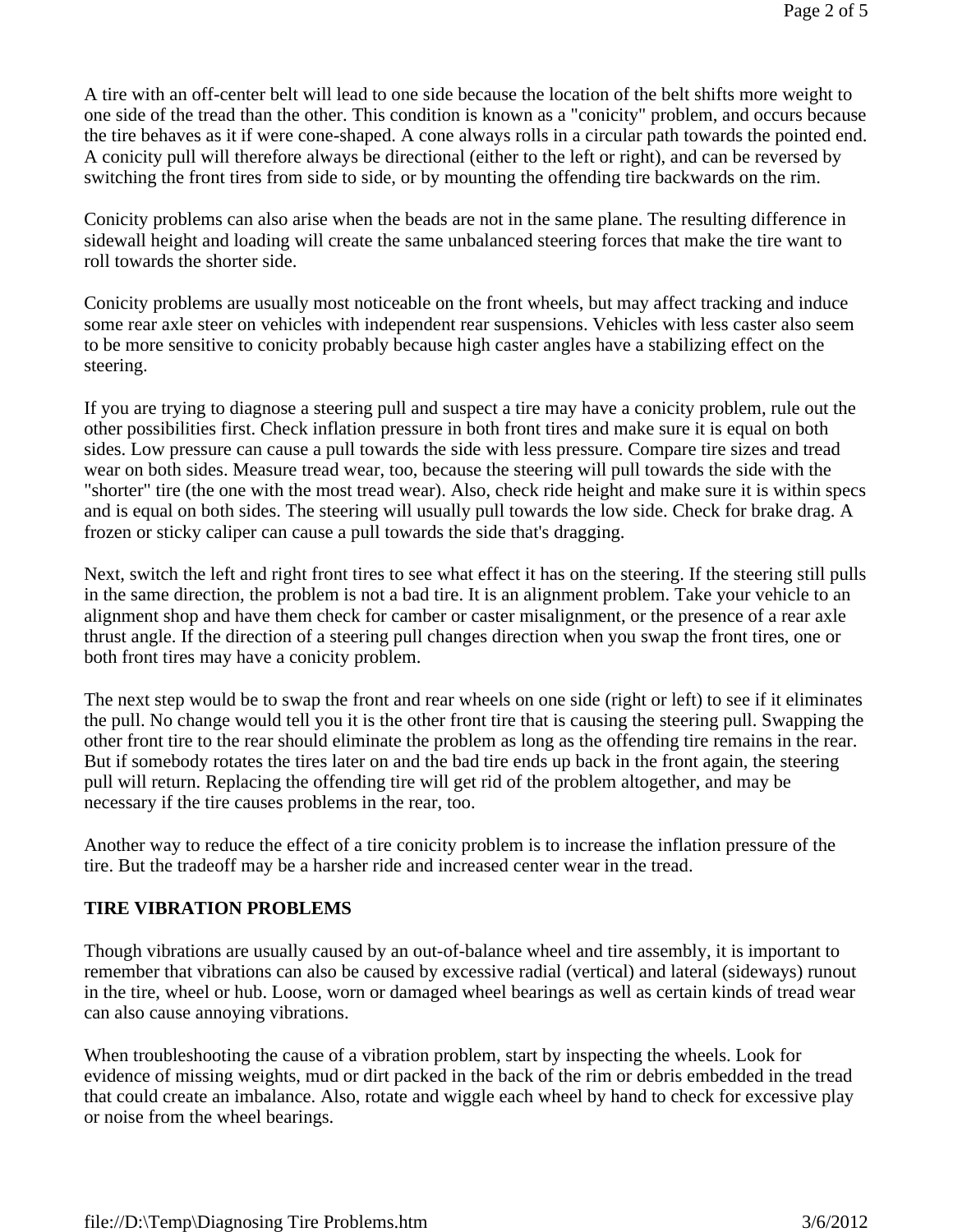If your vehicle has alloy rims (particularly a performance or sports type vehicle), tire slippage on the rim may have thrown the assembly out of balance. This can happen if a long-lasting lubricant such as silicone was applied to the rim or tire bead when the tires were mounted. Under hard acceleration or braking, the tire may actually rotate slightly on the rim. The cure? Remove the wheels, put the wheel and tire on a tire machine and break loose both beads. Thoroughly clean both mating surfaces, then reinflate the tire to reseat the beads and rebalance the assembly.

If the radial cords in the sidewalls of a tire are not spaced evenly or are damaged, it can create a "waddle" or vibration due to force variations in the stiffness of the sidewall as the tire rotates. This condition, which is referred to as "loaded runout," is most noticeable at low speed (5 to 30 mph), and may also appear as ride roughness at highway speeds (50 to 70 mph). A Tire Problem Detector may be needed to diagnose this kind of problem. This device has a roller that can be positioned under a tire it can be checked for spindle movement while rotating the tire slowly with the weight of the vehicle pressing down on it.

Another source of vibration can be uneven tread wear. Run your hand across the tread in both directions. If one way feels rougher than the other (like toe wear), lack of rotation may have caused a heel-and-toe or sawtooth wear pattern to develop on the tread blocks. This kind of wear is most often found on the rear tires of front-wheel drive cars. The wear may be barely perceptible to the naked eye, but is rough enough to produce an annoying vibration at medium to high speeds that feels like a bad wheel bearing. Rotating the tires once this kind of wear has developed is a waste of time because it takes too many miles to scrub off the uneven wear. Replace your tires.

Scalloped wear on a tire would tell you the tire is bouncing as it rolls along because it is out-of-balance, out-of-round or the shocks are weak.

Be sure to measure tread depth, too. Measuring tread depth at several points around the circumference of the tire will tell you if the tread is wearing evenly and if the depth is equal. A difference of more than about 1/16th inch (.0625 inches) would indicate an out-of-round condition. Most tires should probably have less than .050 inch of radial runout, and some even less depending on how sensitive your vehicle's steering and suspension (and driver) are to vibration.



### **TIRE & WHEEL RUNOUT CAN ALSO CAUSE VIBRATIONS**

An out-of-round condition can be confirmed by measuring radial runout on your vehicle with a dial indicator. Position the tip of the pointer against the center of the tread and slowly rotate the tire until you have found the high and low points. If the difference is more than .050 inches, there is too much runout.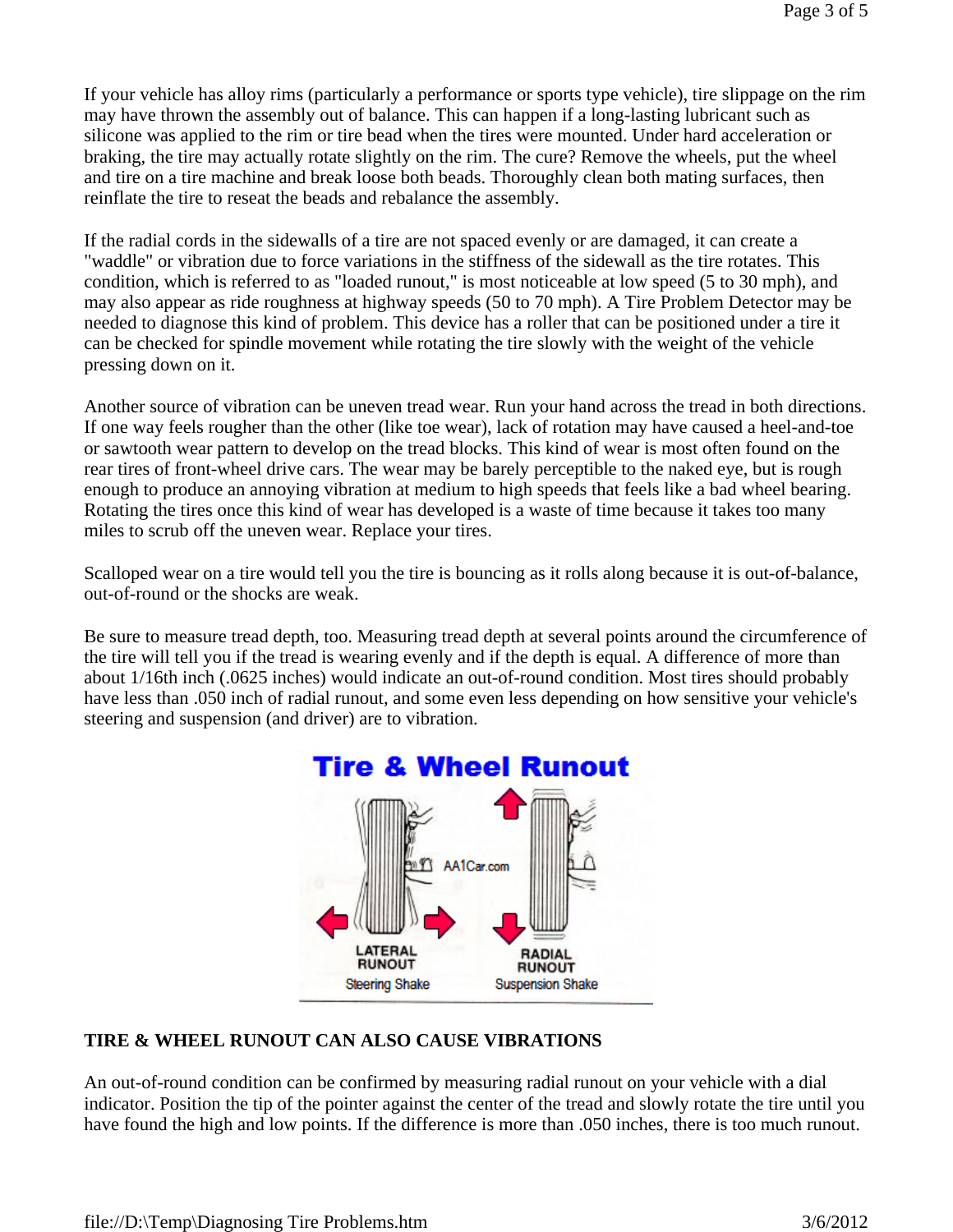If you do not have a dial indicator, the "poor man's" alternative is to use a piece of chalk and a block of wood. Use the wood to support the chalk. Spin the tire by hand and move the chalk closer until it just touches the tire. This will mark the high spot. If the mark extends less than half way around the tire and you see an air gap between the tire and chalk that's as wide or wider than a nickel at its widest point, the tire has too much runout.

You can attempt to correct runout by repositioning the tire on the rim to match the tire's high spot with the rim's low spot. If you are getting new tires on your vehicle, potential runout problems can be minimized when the tries are mounted by aligning these two spots (if the tire manufacturer provides a mark that shows where the high spot is on the tire).

On some vehicles, the low spot on the rim may be marked with a paint dot inside the rim dropwell. Ford and Chrysler do this on their steel rims. Most aftermarket steel replacement rims are similarly marked. General Motors and most Japanese vehicle manufacturers use the valve hole to mark the low spot. This is also the case on most aluminum and polycast rims as well as unmarked rims. Medium truck (20 inch or larger) steel tubeless disc wheels have a dimple or small indentation to mark the low spot on the same side of the rim as the valve hole.

The low spot on a rim can also be found by mounting the wheel on a balancer and using a dial indicator on the bead on the rim as the wheel is rotated slowly by hand. Ideally, there should be less than .040 inches of radial runout on a steel rim, and no more than .030 inches on an aluminum rim.

Once the tire high spot and rim low spot have been found, rotate the tire so the two line up. Or, if you suspect runout but don't know where the high and low sports are and do not have a dial indicator to find them, try rotating the tire 180 degrees on the rim to see if that reduces runout. If runout is now less than specs, or the vibration has ceased, you have solved the problem. But if it still exceed specs or still shakes at speed, you have to make a decision.

A tire with too much runout can be buffed or shaved on a tire truing machine. But removing tread obviously reduces the remaining service life of the tire, so this approach would not be recommended unless the runout can be eliminated with minimal tread removal.

Lateral runout on the tire should also be checked. If more than .050 inches, measure lateral runout in the wheel and compare the two to determine which one has the problem. If the wheel is within specifications but the tire is not, the tire has too much runout and needs to be replaced.

With wheels, the amount of lateral and radial runout that's acceptable will vary according to the application. Alloy wheels on small cars with MacPherson strut suspensions are much more sensitive to both kinds of runout than steel wheels on larger rear-wheel drive vehicles. If lateral (sideways) or radial (vertical) runout exceed specifications, the wheel should be replaced.

As a rule, a wheel with .050 inches or more of radial runout, or is more than .025 to .035 inch out-ofround can cause problems. Lateral runout may be excessive if it exceeds .035 inches on a steel rim, or .020 inches on an alloy rim. Some vehicles are so sensitive to lateral runout that a difference of only .008 to .010 inches side-to-side can cause a noticeable vibration in the steering.

The only cure for a wheel with too much runout is to replace it (though there are aftermarket services that can straighten and repair expensive alloy wheels).

Radial runout on a vehicle can sometimes be reduced be reindexing the wheel on the hub. Another